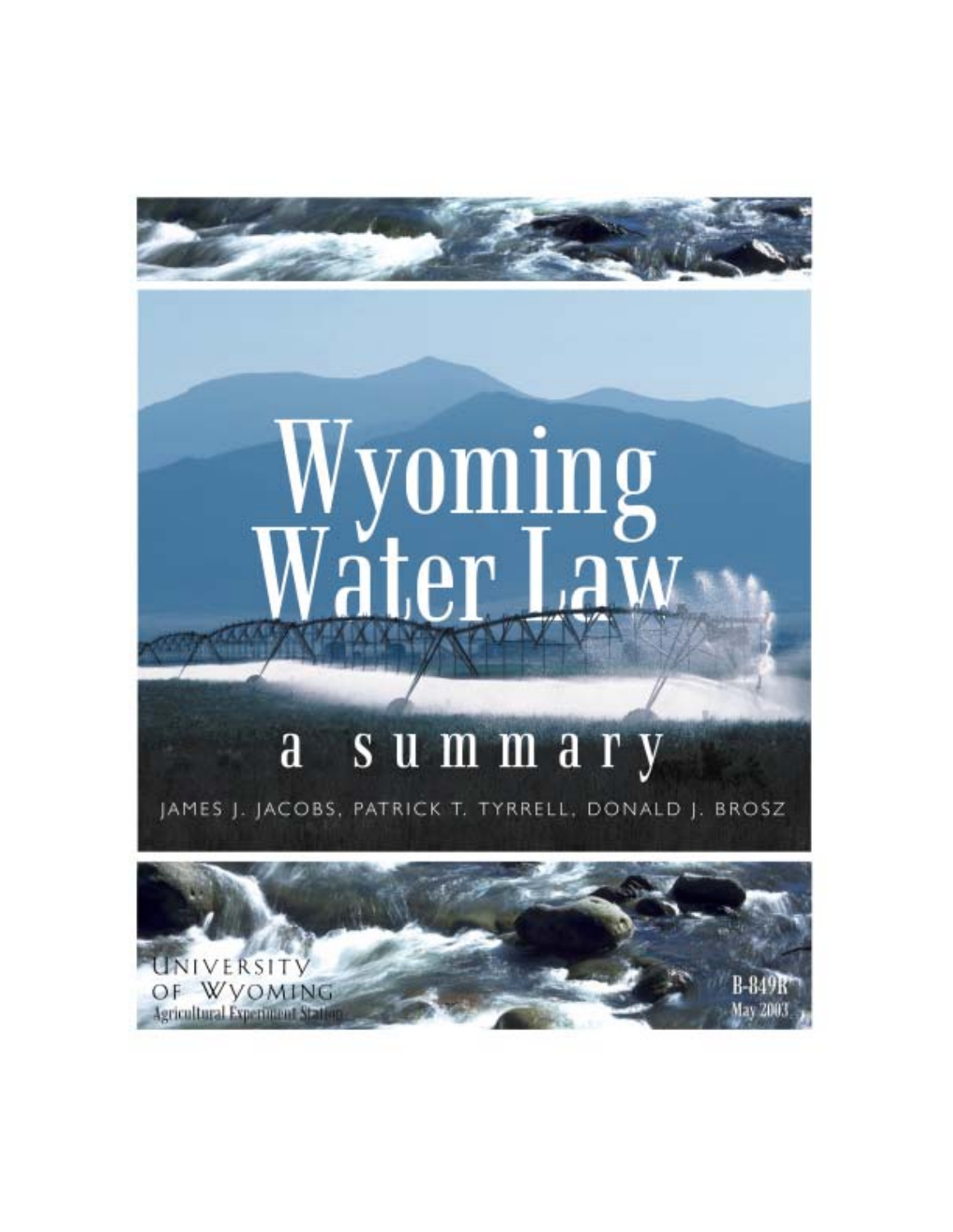#### Authors:

James J. Jacobs, Associate Dean and Director, Agricultural Experiment Station

Patrick T. Tyrrell, State Engineer

Donald J. Brosz, Professor Emeritus

Senior Editor: Vicki Hamende, College of Agriculture, Office of Communications and Technology Graphic Designer: Tana Stith, College of Agriculture, Office of Communications and Technology

*Persons seeking admission, employment, or access to programs of the University of Wyoming shall be considered without regard to race, color, religion, sex, national origin, disability, age, political belief, veteran status, sexual orientation, and marital or familial status. Persons with disabilities who require alternative means for communication or program information (Braille, large print, audiotape, etc.) should contact their local UW CES Office. To file a complaint, write the UW Employment Practices/Affirmative Action Office, University of Wyoming, P.O. Box 3434, Laramie, Wyoming 82071-3434.*

*James J. Jacobs, Director, Agricultural Experiment Station, University of Wyoming, Box 3354, Laramie, WY 82071.*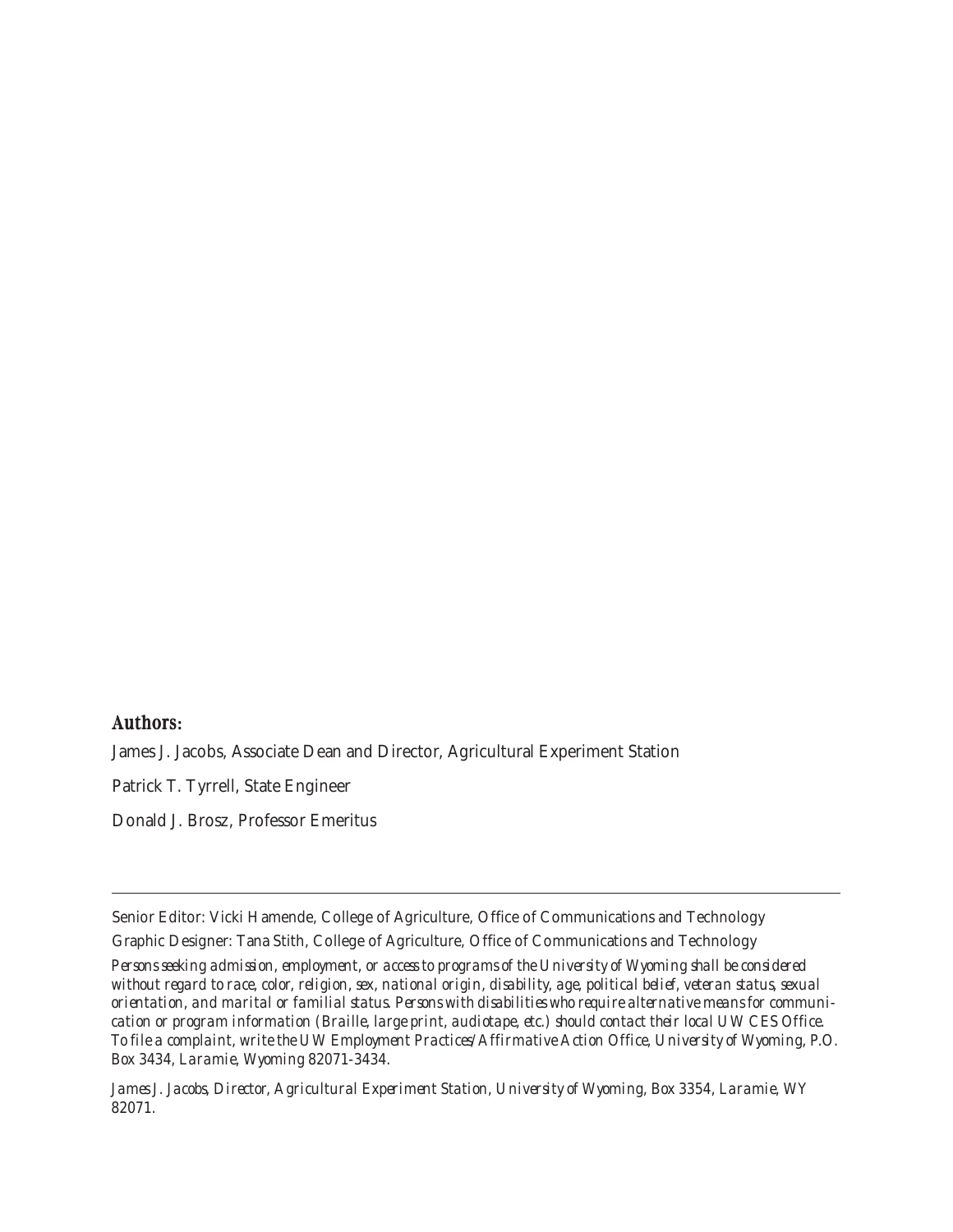

 $\overline{M}$  Jyoming water law dates back to territorial days and is based on the "doctrine of prior appropriation." Under this doctrine, the first person to put the water to beneficial use has the first right, meaning "first in time is first in right." Therefore, water rights in Wyoming and in most of the western states are regulated by priority. Those with the earliest rights are entitled to water during periods of limited supply while those with later rights are denied water during such times.

The Wyoming Constitution provides that water from all natural streams, springs, lakes, and other collections is the property of the state.

#### Water Administration

The state engineer is the chief administrator of Wyoming waters. To manage these waters, the state is divided into four water divisions. Water Division 1 includes the North Platte, South Platte, Little Snake, and Niobrara river drainages. Water Division 2 includes all drainages north of the Niobrara and North Platte river drainages and east of the Big Horn Mountains. Water Division 3 includes the Big Horn and Clark's Fork river drainages, and Water Division 4 includes the Green, Bear, and Snake river drainages.

A water division superintendent administers the waters of each water division with assistance from water and hydrographer commissioners. The four superintendents and the state engineer constitute the state board of control. The board meets quarterly to adjudicate or finalize water rights and to consider other matters pertaining to water rights such as changes in points of diversion, the approval of amendments, and the addition of corrections.

The state engineer's office may be contacted for necessary forms and information through written correspondence or the Internet.

State Engineer's Office 4th Floor East Herschler Building Cheyenne, WY 82002-0370 e-mail: seoleg@state.wy.us Web site: www.seo.state.wy.us

Information also can be obtained from each of the water division superintendents' offices, which are located in the following cities:

| <b>Water Division 1:</b> | Torrington |
|--------------------------|------------|
| <b>Water Division 2:</b> | Sheridan   |
| <b>Water Division 3:</b> | Riverton   |
| <b>Water Division 4:</b> | Cokeville  |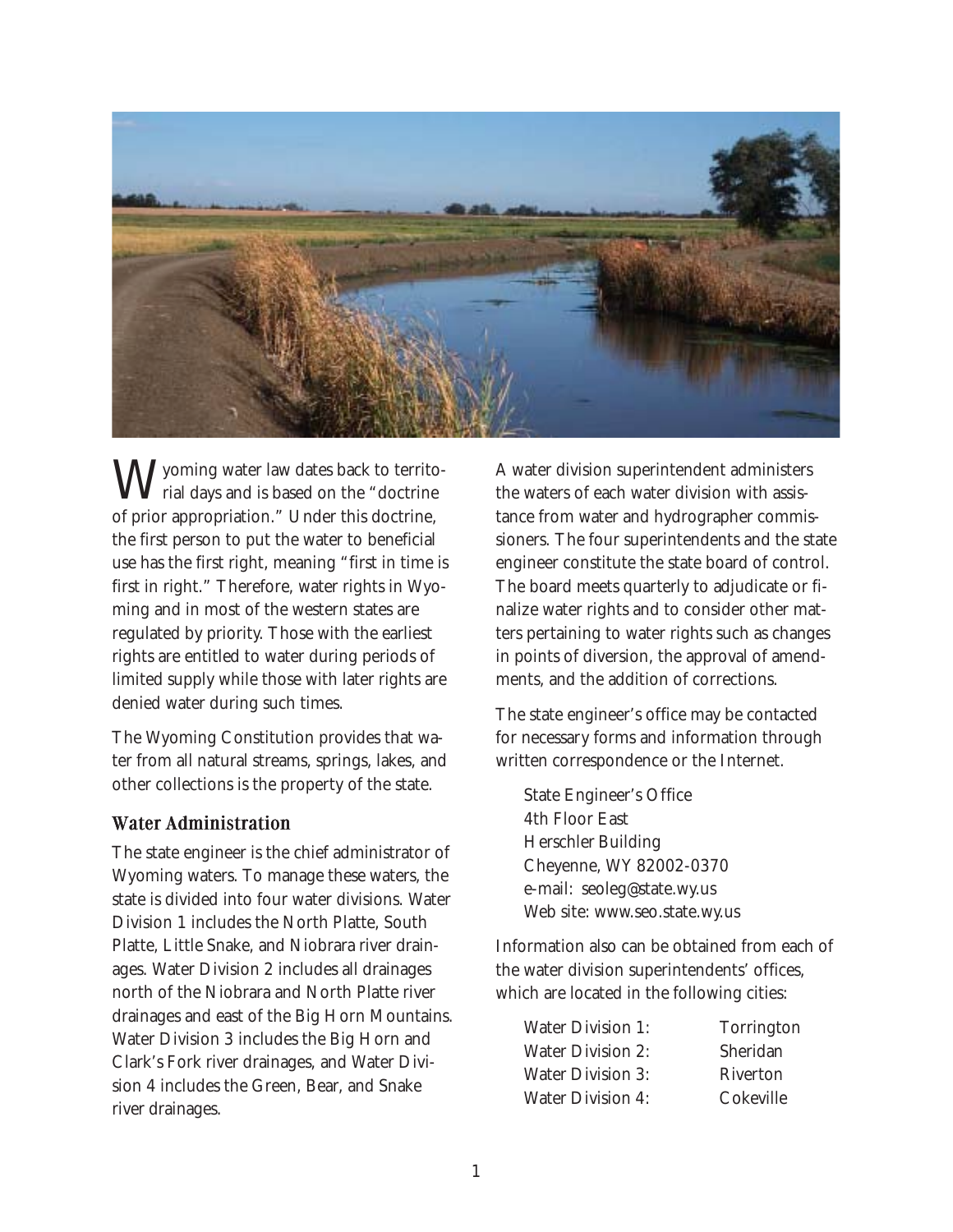

Prior to Wyoming statehood in 1890, a water right could be established by a procedure predicated on the use of water and the filing of a claim with territorial officials. Water rights with priority dates before 1890 are termed "territorial" water rights. Since statehood, the only way a water right can be acquired in Wyoming is by securing a permit from the state engineer. Water rights cannot be obtained by means of historic use or adverse possession. Wyoming water law requires that certain procedures be followed to obtain a valid water right. Following is a summary of these procedures for surface water and groundwater.

#### **Surface Water**

Wyoming's first surface water laws were enacted in 1875. More comprehensive laws were adopted along with the state constitution in 1890. These laws state:

- If an individual, association, or corporation wants to use surface water, the interested party must first apply to the state engineer for a permit. Application forms are available from the state engineer's office, water division superintendents' offices, and county clerks' offices.
- An engineer or surveyor licensed to practice in Wyoming must make a survey and prepare the maps and plans needed to apply for a permit. Generally, this engineer or land surveyor also possesses the necessary application forms.
- ! Whoever is applying should submit an application form, maps, and plans along with a filing fee to the state engineer in one package of documents. A priority date is established by the date of an application's acceptance in the state engineer's office.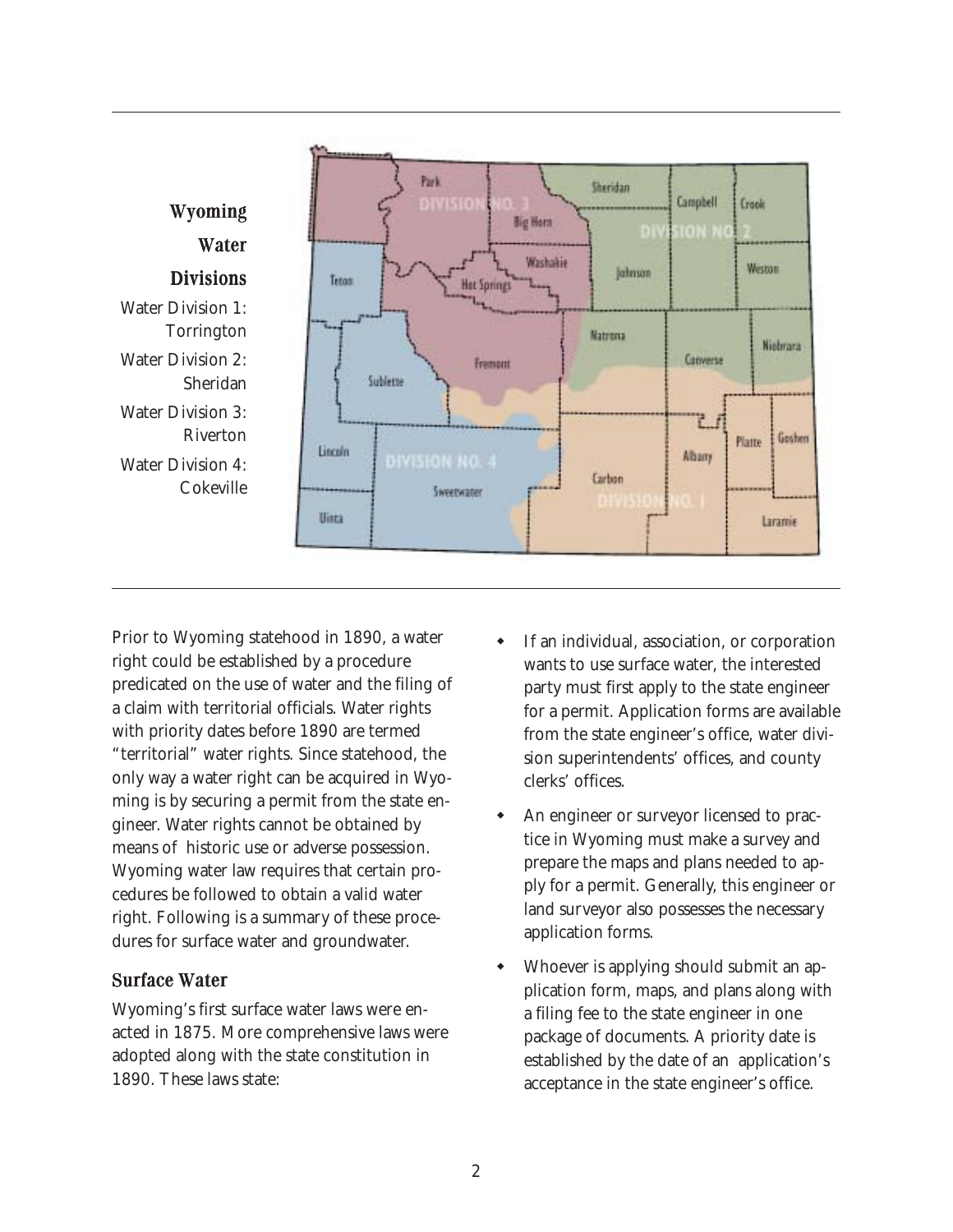- ! Upon approval of the application, the state engineer issues a permit for developing the proposed water project.
	- The project must be completed within the time frame specified on the approved permit.
	- The state engineer must be notified on the appropriate forms when construction was completed and when the water was put to beneficial use. These forms are provided with the approved permit.
	- If, in the time prescribed, the project cannot be completed and the water cannot be put to use, the applicant may ask the state engineer to extend any or all of the time limits. The applicant should make the request before the original time limits expire and cite good cause for needing an extension. If an extension is granted, the date of priority remains the same.
- ! After the water has been put to beneficial use (or a reservoir constructed) and the construction completion and beneficial use notices have been submitted, a final proof of appropriation or construction must be submitted to the appropriate water division superintendent. This proof is then advertised in a local newspaper, and an inspection of the project is made. Only lands found to be irrigated or with uses developed or being used as reservoirs to store water will be accepted for adjudication. If the paperwork is in order and no protests are filed, a proof is submitted to the board of control. If the board approves the application, a certificate of appropriation and/ or construction is issued and recorded in the county clerk's office in the county where the project is located as well as in the

state engineer's office. It is then listed in the tabulation of adjudicated rights for the respective division as evidence of an adjudicated water right. Once adjudicated, the water right is permanently attached to the specific land or place of use described on the certificate of appropriation and cannot be removed or changed except by action of the board of control. (See Page 8.) The adjudicated water right takes its place in the list of priorities for that particular stream. Water is delivered to that right only when sufficient water is available to meet all earlier water rights on the stream.

- Limits on unstored water for irrigation:
	- Water rights for irrigation are adjudicated on the basis of 1 cubic foot per second (cfs) per 70 acres.
	- Irrigation rights with priority dates of March 1, 1945, or earlier are entitled to an additional 1 cfs per 70 acres. Those individuals who hold such a water right are entitled to divert water in the volume of 2 cfs for each 70 acres of land before any water is made available to the holder of a water right with a priority date after March 1, 1945.

If there is not sufficient water to furnish 2 cfs to each individual with a pre-March 1, 1945, water right but there is more than enough to furnish 1 cfs to each person, the surplus water is divided on a pro-rata basis. If there is so little water that each holder of a pre-March 1, 1945, water right cannot receive 1 cfs, the water is regulated on a strict priority basis.

Any water beyond that required to furnish 2 cfs for each 70 acres of a pre-March 1, 1945, water right is first allocated to rights with priority dates after March 1, 1945, and before March 1, 1985. Wyoming's Excess Water Law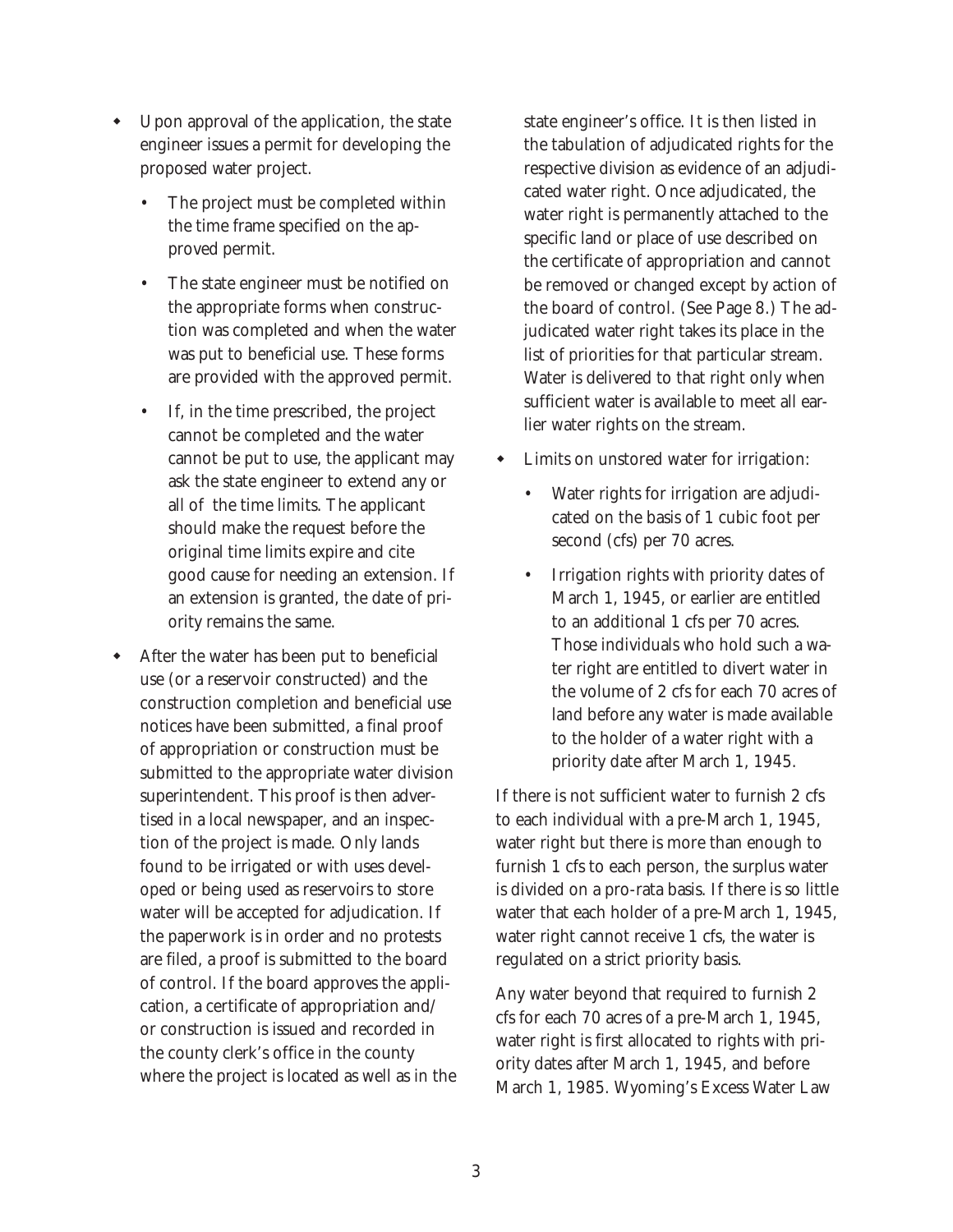states that each water right with a priority date of post-March 1, 1945, but pre-March 1, 1985, is entitled to 2 cfs per 70 acres before any water is made available to post-March 1, 1985, water rights. If there is not sufficient water to furnish 2 cfs to each post-March 1, 1945, and pre-March 1, 1985, water right, but there is more than enough to furnish 1 cfs to each of these rights, the excess water is divided among the rights on a pro-rata basis.

If there is so little water that each post-March 1, 1945, and pre-March 1, 1985, water right cannot receive 1 cfs, the rights are regulated on a strict priority basis. Post-March 1, 1985, water rights are entitled to 1 cfs per 70 acres only after all pre-March 1, 1985, rights have received 2 cfs per 70 acres.

When additional streamflow is available, it is not illegal to divert more than one's amount of appropriation when prior rights are satisfied,



the stream is not in regulation, and such water is not wasted as determined by the division superintendent or the local water commissioner.

# Simplified Filing Procedures

For some water facilities and developments, a simplified filing process that does not require maps and plans prepared by a registered engineer or surveyor is acceptable. The following types of water uses are covered under the surface water special application procedure:

- ! Construction of small reservoirs for stock purposes, fishing-reserve waters, and wetland ponds where the capacity of such a reservoir does not exceed 20 acre feet of water or the height of the dam does not exceed 20 feet.
- ! Construction of flood-detention dams that
	- Store 50 acre feet of water or less:
	- Have a dam height not exceeding 20 feet;
	- Have, as a minimum, an outlet 18 inches in diameter; and
	- Have a dead storage that does not exceed 20 acre feet.
- ! Development of springs filed by one of two methods depending upon the rate of flow and how the water will be applied. The conditions that determine the method to use are described below.
	- If the spring flows 25 gallons per minute (gpm) or less and if the water is to be used only for stock watering and/or domestic uses, which include watering lawns and gardens not exceeding 1 acre in size, the spring must be filed as groundwater. No map is required. After the approval of the application, some type of artificial diversion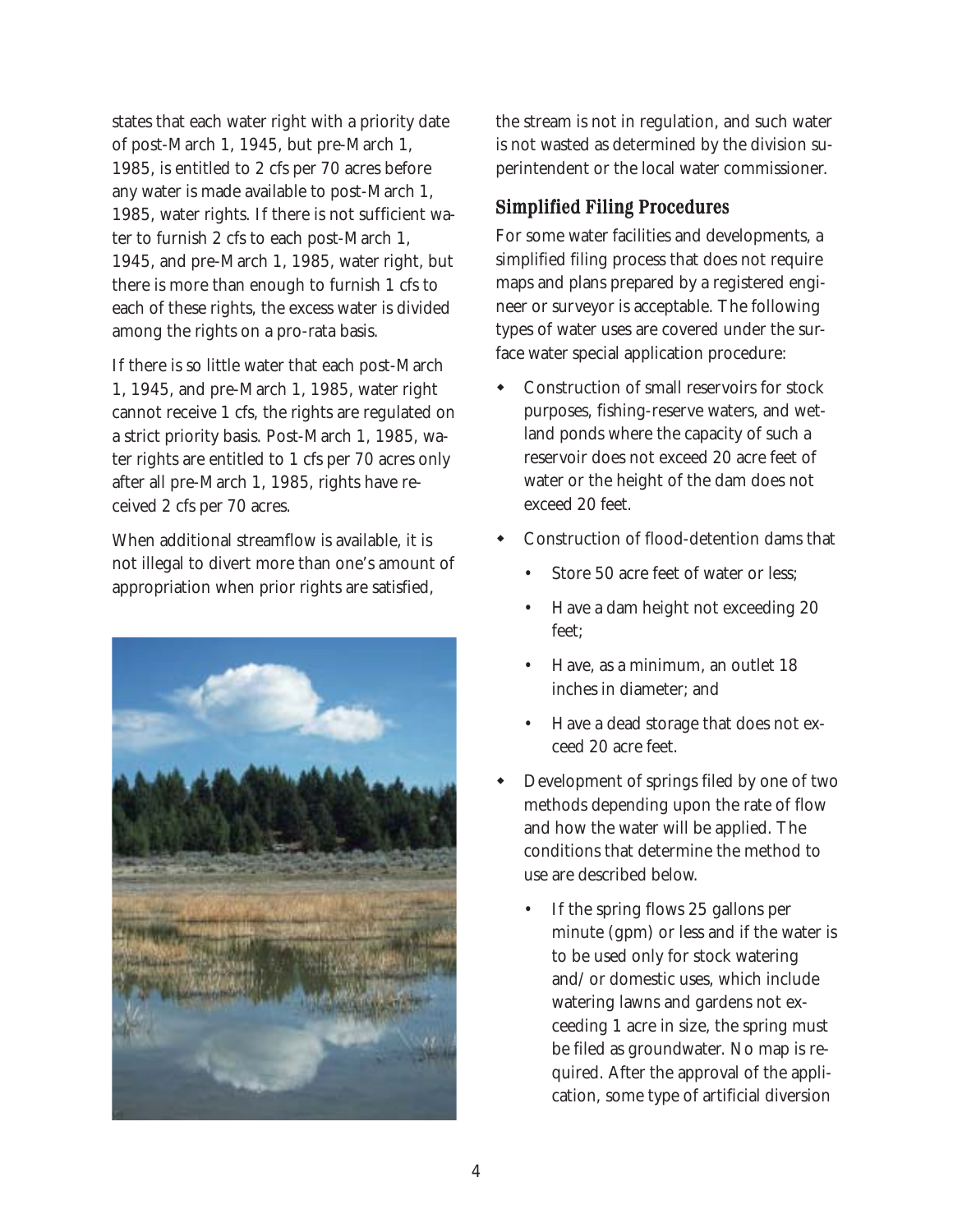

must be constructed to qualify for a water right. The proposed method of spring development and the means of conveying the water to the point of use must be described on the application under the section entitled "Remarks."

- If the spring flows in excess of 25 gpm (0.056 cfs) and is to be used for stock purposes only, surface water special application procedures must be followed. The use will be limited to 25 gpm (0.056 cfs).
- All springs flowing in excess of 25 gpm (0.056 cfs) or designated for other uses will be filed using surface water filing procedures. (See Page 2.)
- ! Domestic uses of water directly from a stream, which can be permitted under the special application process for uses up to 25 gpm.
- ! Any system using a catchment apron to collect direct flow for storage in a cistern or tank for later use in a guzzler (drinking

trough), which can be filed using surface water special application procedures.

#### Reservoir Storage

A reservoir is entitled to be filled in priority once each year if water is available. If water remains unused in the reservoir at the end of the normal use period, the water is designated as carry-over storage and counts toward providing water to meet the following year's supply for appropriation. Storage water may be attached by a secondary permit to specific lands or places of use.

#### Instream flow

The 1986 legislature declared that instream flow for maintenance or improvement of existing stream fisheries is a beneficial use of water that can be provided from natural stream flows or from storage water. A statutory procedure was established for the state and represented by the Wyoming Water Development Commission (WWDC) to appropriate specified flow rates for instream flows in segments of streams identified by the studies and reports of the Wyo-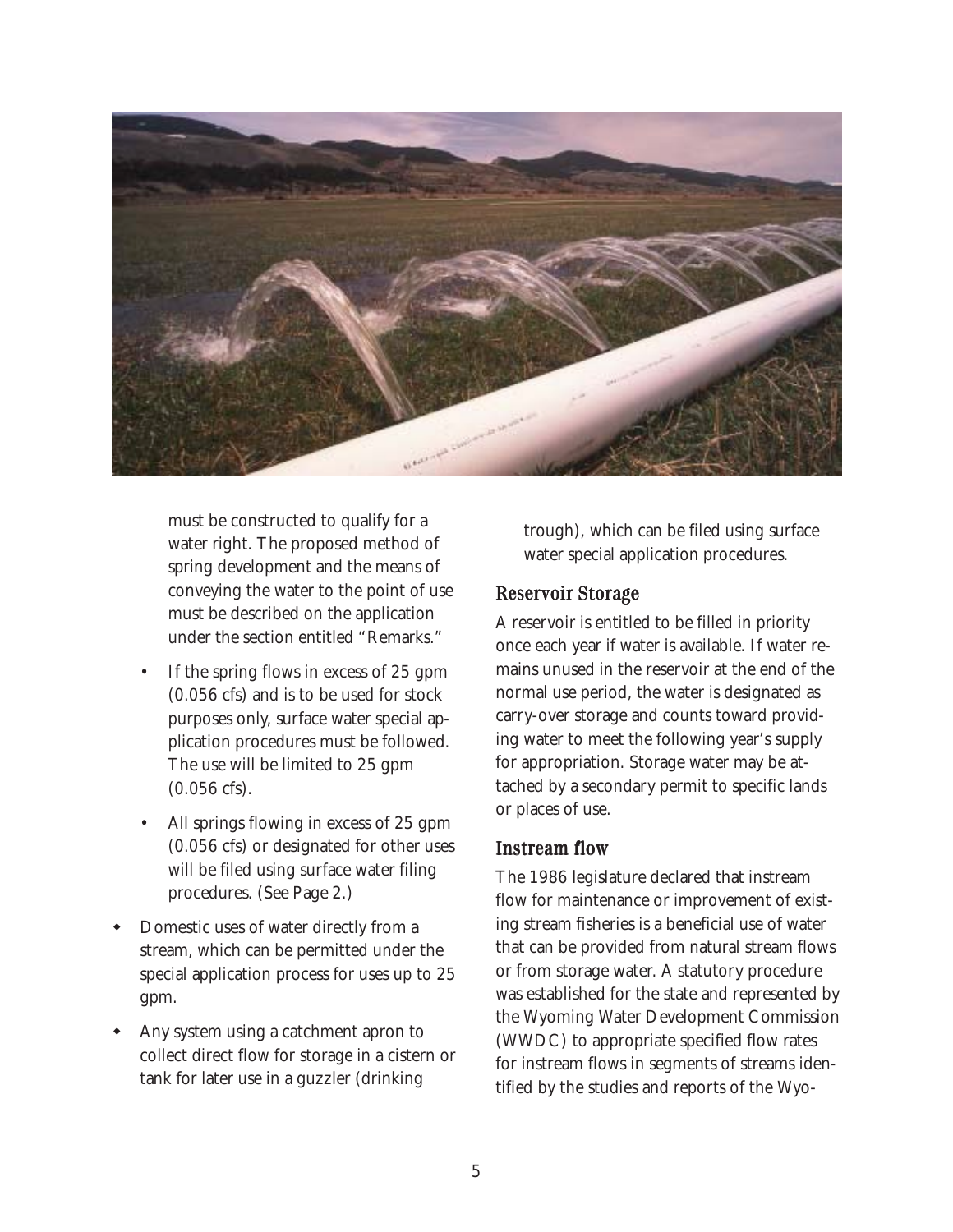

ming Game and Fish Commission. The WWDC must conduct a hydrologic study to determine whether the instream flow can be provided from the natural flow of the stream or whether storage water from an existing or new reservoir will be needed for part or all of the instream flow. The WWDC report is supplied to the state engineer for consideration. If storage water is needed from a new reservoir project, normal legislative project authorization procedures must be followed by WWDC.

After receiving reports from the game and fish commission and WWDC, the state engineer may conduct an evaluation of the proposed appropriations for instream use. Before granting or denying a permit for instream flow in the specified stream segment, the state engineer must conduct a public hearing and consider all available reports and information. If granted, an instream flow permit can contain a condition for a review of the continuation of the permit at a future time.

The instream flow appropriation goes into effect the date the state engineer approves the permit. The water right cannot be adjudicated by the board of control for three years thereafter. The instream water right priority date is the date the application was received and recorded by the state engineer, and all senior priority water rights must be recognized in the administration of the stream. A change of use to instream flow from existing water rights may be sought through a petition to the board of control in which the state becomes the owner of the changed right.

The state engineer cannot issue an instream flow permit if it will result in the loss of a portion of Wyoming's consumptive share of water allocated by an interstate compact or a U.S. Supreme Court decree or if it will result in more water leaving Wyoming than is allocated for uses downstream.

Other persons can appropriate water downstream from an instream flow segment to within one mile of the Wyoming state line or within one mile upstream from state line reservoirs on the Big Horn, Green, and Snake rivers or within one mile of the main stem of the North Platte River.

# Groundwater

The first Wyoming groundwater laws were enacted in 1945 and amended in 1947. A new groundwater law went into effect March 1, 1958, repealing and replacing the 1945 and 1947 laws. Major amendments were made in 1969.

# Priority of Wells Priority of Wells

- ! For all wells drilled prior to April 1, 1947, the priority date is the date the well was completed if a claim for the well was filed before March 1, 1958, as provided by the law.
- ! For wells drilled between April 1, 1947, and March 1, 1958, the date the well was registered established its priority date.
- ! After March 1, 1958, the priority date is the date the application for a permit to drill the well is accepted in the state engineer's office.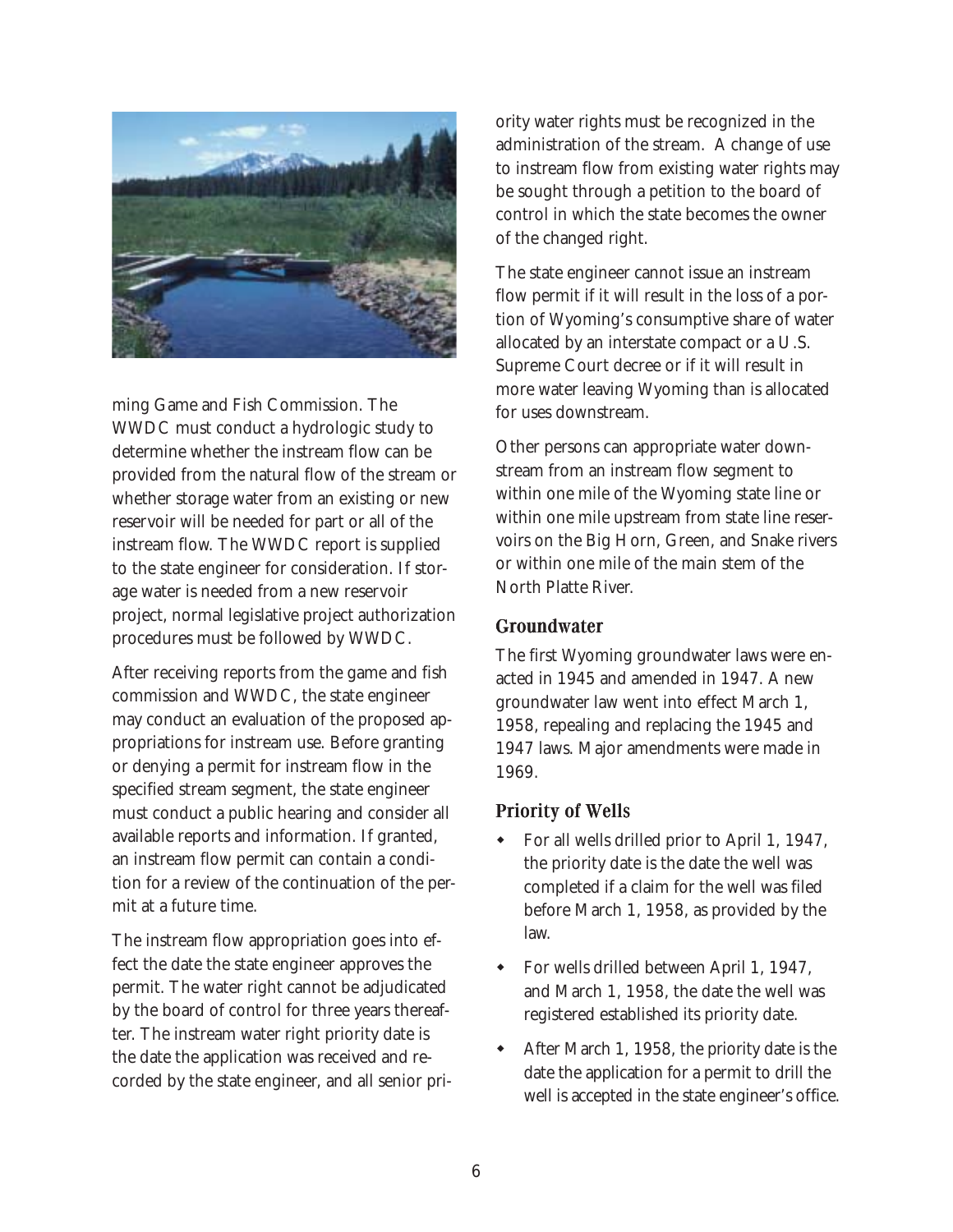- An exception to the above is a well used solely for stock and/or domestic purposes. Until the enactment of the 1969 amendment to the groundwater law, such wells were exempt from filing and held a preferred right over wells used for all other purposes.
- ! Under the 1969 amendment, all domestic and/or stock wells drilled after May 24, 1969, and all wells drilled for other purposes establish priority on the date an application for permission to drill is received in the state engineer's office.
- Under the 1969 amendment, all domestic and/or stock wells drilled and used before May 24, 1969, and registered with the state engineer before December 31, 1972, established a priority date as of each well's completion and water use.

# Domestic and Stock Water Uses (Groundwater) (Groundwater)

The law defines domestic use as household use including lawn and garden watering for noncommercial family use where the area to be irrigated does not exceed 1 acre. The quantity of water to be pumped for family or stock use cannot exceed 25 gpm. A well may supply water to more than one but not more than three single-family dwellings and still be considered a domestic use provided that:

- The yield does not exceed 25 gpm;
- The total area of lawns and gardens to be watered does not exceed 1 acre;
- No charge, hidden or otherwise, is levied for the use of the water; and
- The water is not used in conjunction with a commercial endeavor.

Stock-watering use is defined as normal livestock watering. This includes any project

whereby water will be piped to no more than four points of use within one mile of a well. Large feedlot operations or any project whereby the water will be piped to five or more points of use or where the points of use are greater than one mile from the well are considered miscellaneous use.

#### Groundwater Permitting Procedures

The same general procedures for acquiring surface water rights apply to acquiring groundwater rights.

- Before a well is drilled, an application must be filed and approved by the state engineer. This requirement applies to all wells used for any purpose.
- ! Forms to be filed with the state engineer are available from that office, water division superintendents' offices, and county clerks' offices.
- ! A permit to construct a well will generally be granted as a matter of course by the state engineer. An exception could occur in a groundwater control area. The board of control may designate a groundwater control area where:
	- The use of groundwater is approaching a use equal to the current recharge rate,
	- Groundwater levels are declining or have declined excessively,

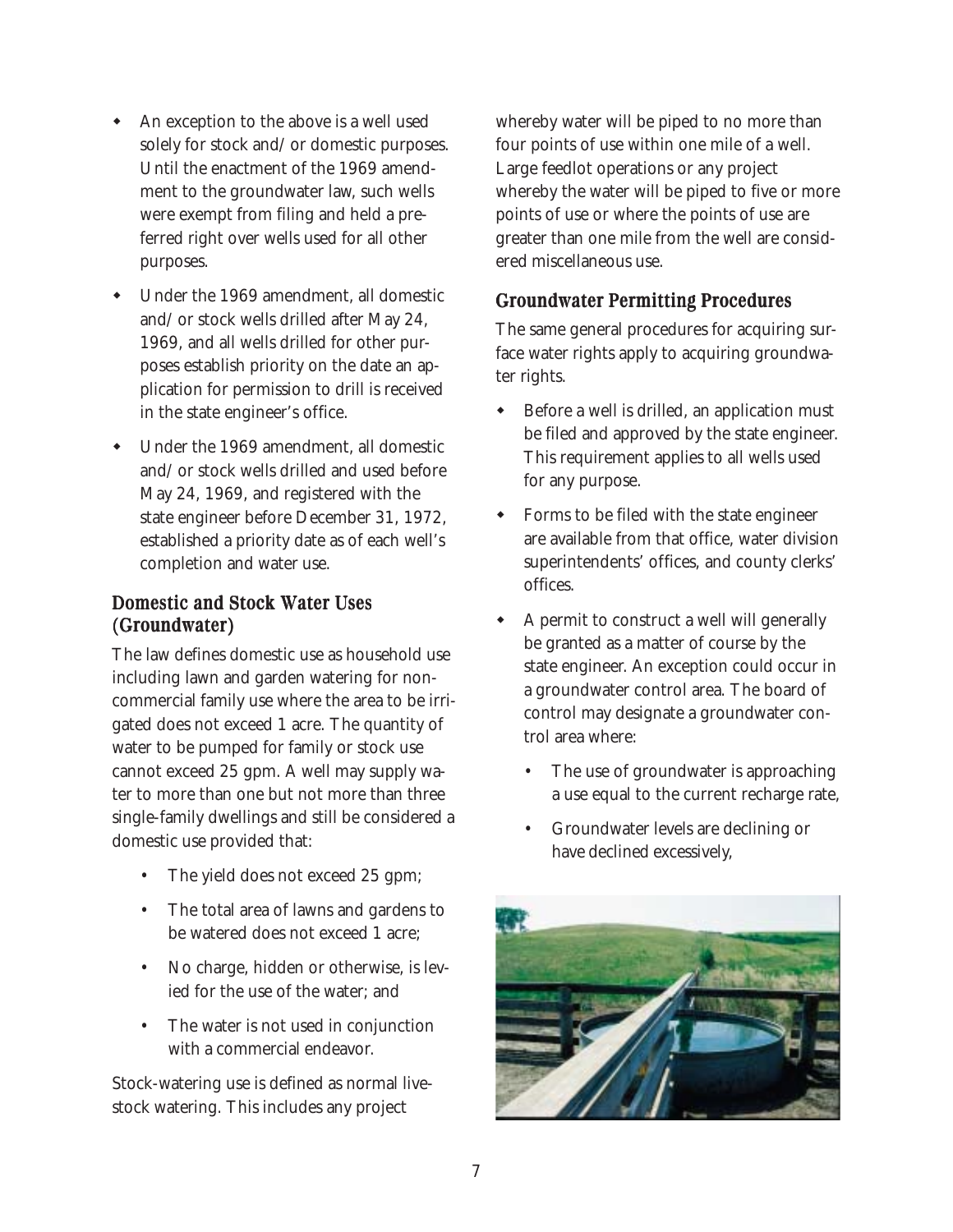

- The waste of water is occurring or may occur, and
- Other conditions exist or may arise that require regulation for protection of the public interest.
- ! A well must be completed and the water applied to beneficial use before the dates specified on the permit. The proper notice(s) verifying compliance must then be submitted to the state engineer's office.
- If an individual cannot complete construction of the well or put the water to use in the time prescribed, an extension may be requested (in writing) to the state engineer. "Good cause" should be stated in the request.
- ! A plat showing the location of the well(s) and the point(s) of use and the distribution system is required when the final proof of appropriation and beneficial use is filed.

This plat must be certified by an engineer or land surveyor licensed to practice in Wyoming.

After the final proof of appropriation has been filed, the division water superintendent inspects the project, and the proof is advertised. If everything is in order and no protests are filed, a certificate of appropriation is issued by the board of control. The certificate is recorded in both a county clerk's office and in the state engineer's office. This is evidence of an adjudicated water right.

# Changes in Well Location and Depth

Well locations and other changes may be made without loss of priority if the following conditions are met:

- The new well location is in the same aquifer and in the same general vicinity as the old location,
- Permission is obtained from the board of control for any well relocation where the beneficial use of the water is for something other than stock or domestic and the water has been put to beneficial use,
- ! Permission is obtained from the state engineer for any stock or domestic well relocation and any well relocation for other types of wells where the water has not yet been put to beneficial use, and
- ! Temporary changes in well location requiring approval by the board of control can be approved by the division superintendent.

# Special Water Right Conditions for Groundwater

! A permit to appropriate groundwater carries with it no guarantee of a continued water level or artesian pressure.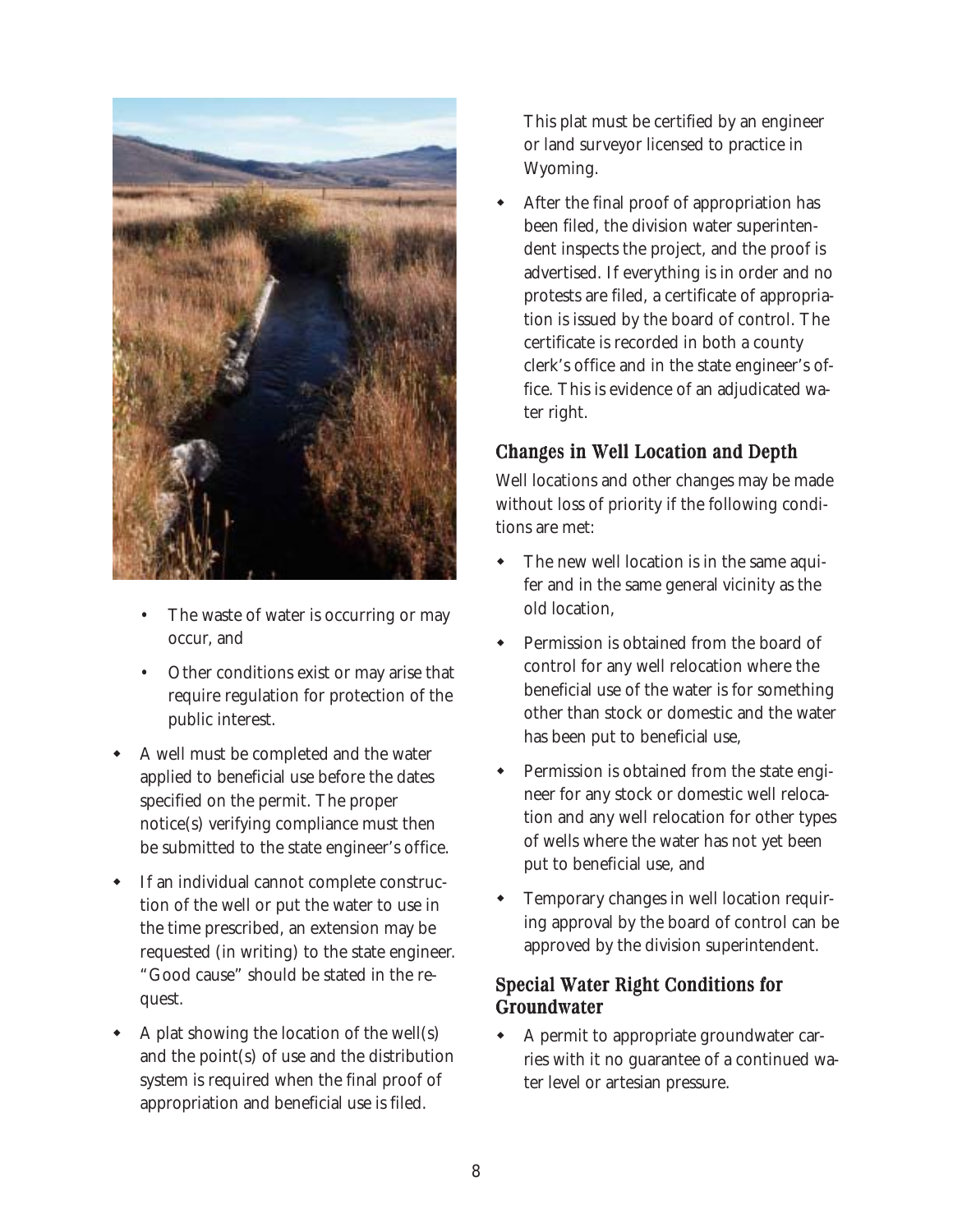- ! Where underground waters in different aquifers are so interconnected as to constitute one source of supply or where underground water and surface water are so interconnected as to constitute one source of supply, priorities of rights to the use of the interconnected waters must be correlated and a single schedule of priorities must relate to the common water supply.
- ! By-product water is water that has not been put to prior beneficial use, is a byproduct of some nonwater-related economic activity, and has been developed only as a result of another activity such as oil and gas production or mining.

#### Preferred Uses

Wyoming water law defines the preferred uses of both surface water and groundwater and lists them in the following order:

- ! Drinking water for both humans and livestock;
- ! Water for municipal purposes;
- Water for steam engines, general railway use, cooking, laundering, bathing, refrigerating (including ice manufacturing), steam and hot-water heating plants, and steam power plants; and
- Water for industrial purposes.

# Non-Preferred Uses

All water uses other than those listed as preferred uses are considered non-preferred. When a water supply is insufficient to meet water rights, rights with a preferred use do not take precedence over a non-preferred use. The priority date of a water right, preferred or nonpreferred, determines who is entitled to water. The only way to obtain a preferred right from a non-preferred prior right is by purchase or condemnation through court action. The right of condemnation cannot be used by industrial concerns to obtain water rights. However, groundwater wells yielding 25 gpm or less and used solely for domestic and stock purposes do have preferred rights over wells for all other uses, regardless of their priority dates.

For example, someone with an irrigation water right (non-preferred use) with an early priority is entitled to use water even when it may involve denying water to a municipality (preferred use) with a later right. The municipality may acquire, through condemnation if necessary, the earlier irrigation right and change it to municipal use provided just compensation is paid.

# Keeping Water Rights Valid

To keep a water right valid when changes are made in the point of diversion, the location of a well, the location of an irrigation ditch, or similar circumstances, permission must be secured. If the water right is adjudicated, one should petition the board of control. If it is not adjudicated, the petition should be sent to the state engineer's office.

In most instances, obtaining permission for changes does not change the priority date of the water right but keeps the water right up to date and legal. Public hearings on changes may

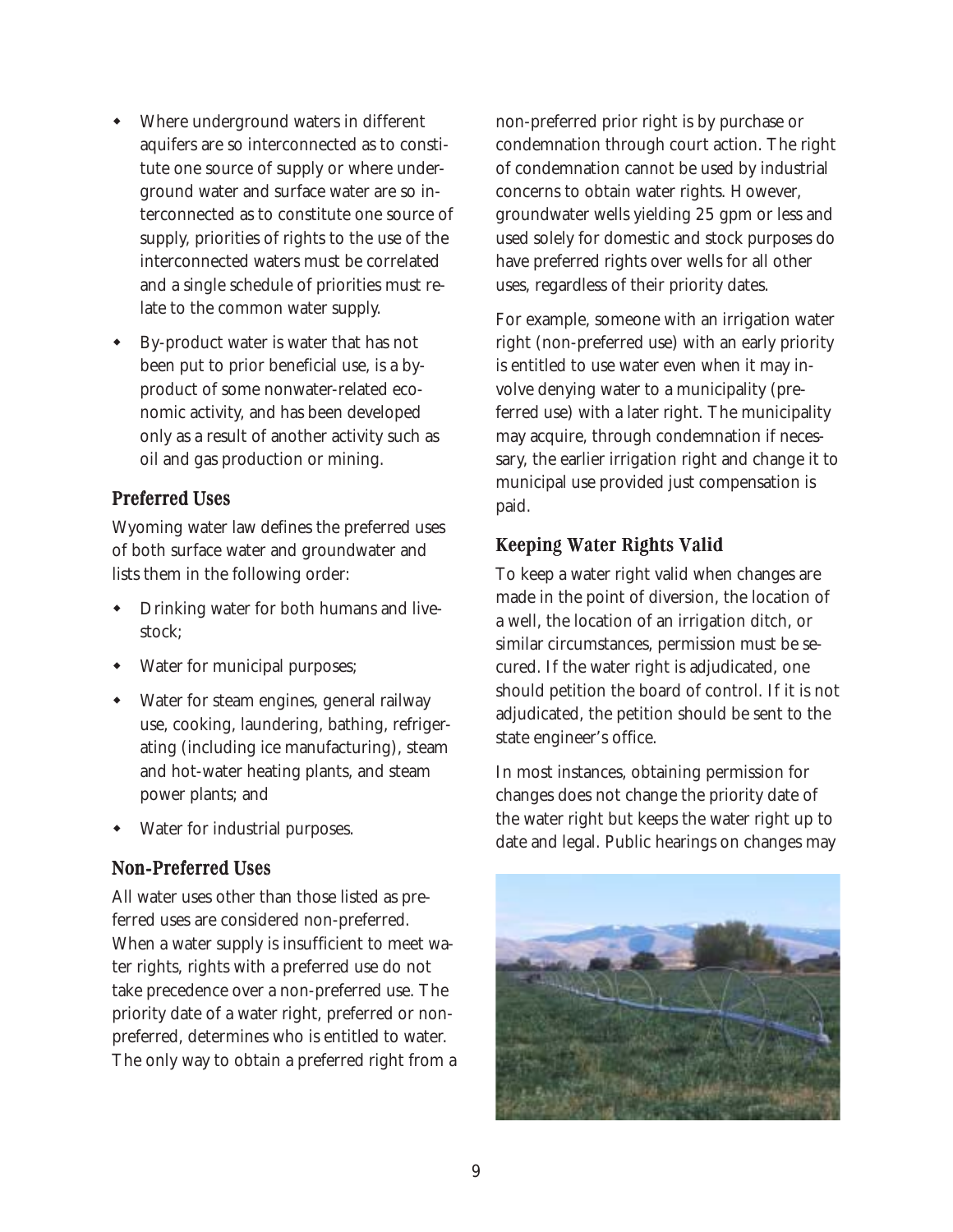

be held to ensure that no injury occurs to other water-right holders because of the change. One should keep a water right in proper standing so that no legal questions are raised concerning its validity.

### Change in Use

An individual who owns an adjudicated water right and wishes to change it from its current use or from its place of use must file a petition with the board of control requesting permission for a change. When requesting a change in place of use, all pertinent information about the existing use and the proposed place of use should be specified in the petition. The board of control may require that an advertised public hearing be held at a petitioner's expense. A petitioner must provide a transcript of the public hearing to the board of control. A change in use or change in place of use may be allowed.

If such an allowance is granted, the quantity of water transferred by the granting of the petition should not exceed the amount of water historically diverted under the existing use. Furthermore, the historic rate of water diversion and the amount consumed cannot exceed that diverted and consumed under the existing use. Finally, such a petition, if allowed, should not decrease the historic amount of return flow or in any manner injure other existing lawful

appropriators. The board of control will consider all facts it believes to be pertinent to a transfer. These may include the following:

- The economic loss to the community and the state if the use from which the right is transferred is discontinued,
- ! The extent to which such economic loss will be offset by the new use, and
- Whether other sources of water are available for the new use.

In all cases in which the matter of compensation is in dispute, the question of compensation shall be submitted to the proper district court for determination.

### Subdivisions with Attached Water Rights

Wyoming law provides that any time a parcel of land with water rights attached is subdivided, the developer must dispose of the water rights in one of three ways:

- ! Voluntarily abandon the water rights, removing them from the land forever;
- Transfer the water rights to other owned lands that have no other water rights from the same source; or
- Develop a subdivision irrigation plan showing which lands have the water rights, the amount of the water rights, the location of supply and waste ditches, and other information necessary for the protection of individual lot owners in retaining water rights on the land.

Each of these actions requires review by the state engineer's office or the board of control before the subdivision can be approved by the respective county.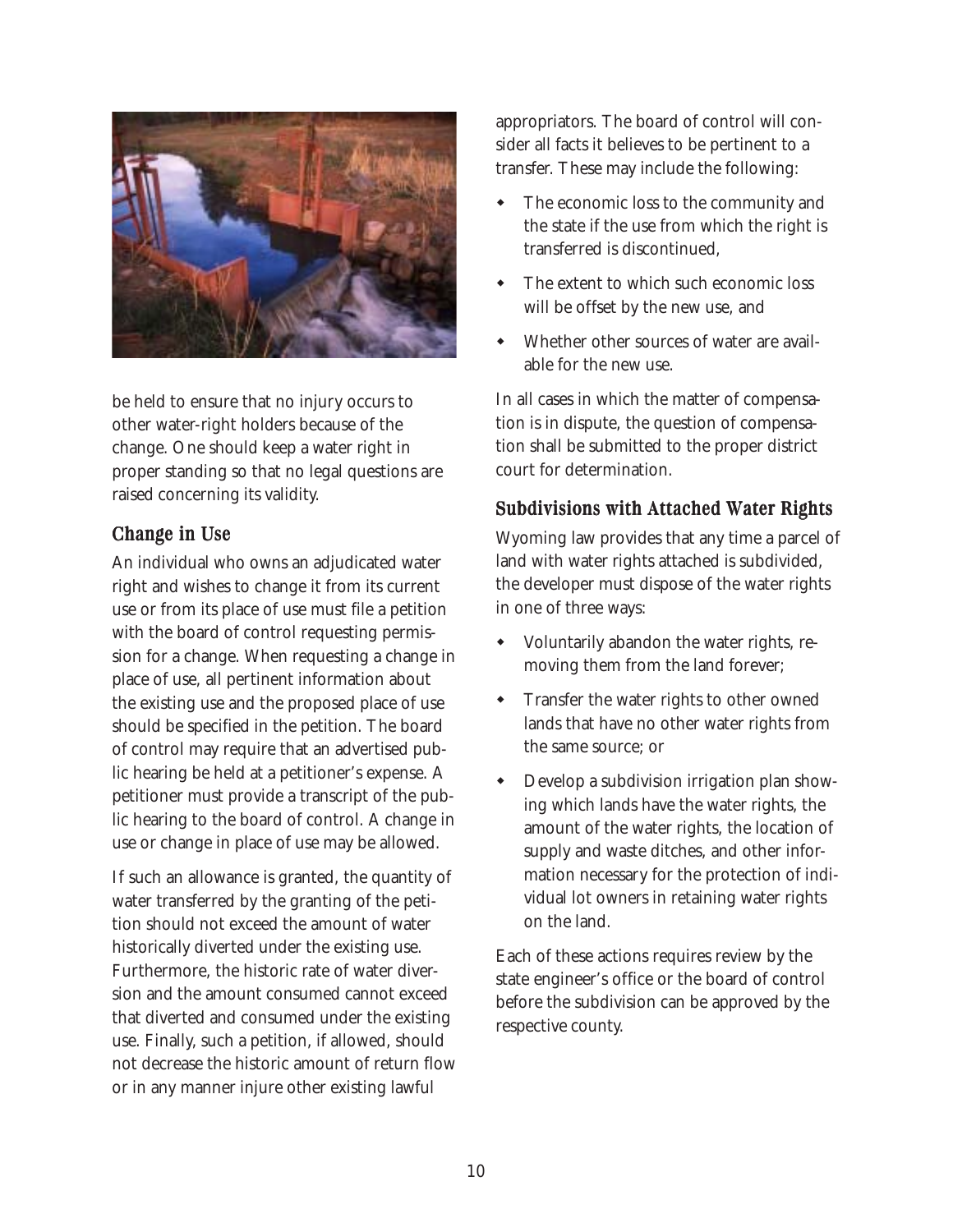#### Water Right Abandonment

A water right for surface water or groundwater not used for five successive years (when water is available to satisfy the right) is considered abandoned, but a statutory procedure must be followed to bring about legal abandonment. The law provides a procedure for abandonment. The abandonment process must be initiated by an affected water user who has a priority equal or junior to the right being abandoned or by the state engineer. If a right is declared abandoned, the user forfeits all water rights, easements, ditch rights, and the like, and the water again becomes subject to appropriation. Water must have been available but not used for an abandonment to take place. Wyoming law provides standing so that abandonment action can be brought by a pre-March 1, 1945, water-right holder against a senior pre-March 1, 1945, water-right holder to protect the right to surplus water.

# Wyoming Water Law and Related Principles

To accommodate the administrative realities of Wyoming water law, the following principles are followed:

- Beneficial use is the basis, measure, and limit to the right to use water at all times.
- To bring about a more economical use of an available water supply, two or more water rights' owners may rotate the their combined water in priority after obtaining the permission of the water commissioner.
- ! The water right owner is responsible for ditch maintenance so that the water does not flood or damage the property of others.
- ! The water right owner is responsible at all times for waste water.
- Priority regulation is not automatic. Water

appropriators may elect to decline calling for state regulation.

- In administering water to the various appropriations on a stream, the state is obligated to attempt to deliver the full amount of any appropriation in priority at its head gate out of the stream. Any ditch loss between the head gate and the appropriator's land is the responsibility of the appropriator.
- ! During regulation by the state, tagged diversions may not be tampered with under penalty of law.
- ! Temporary rights to water uses for oil well drilling, highway construction, etc., may be granted by the state engineer upon submission of a proper application.
- In a case where a ditch was in place before any houses or other property, the property owners are compelled to protect themselves from any damage created by seepage from the ditch. If, because of seepage, a newly built ditch creates damage to property that was present before the ditch was built, the ditch owners shall be liable for any damage.
- ! During extreme shortages, instream stockwater use may be declared against diversions.

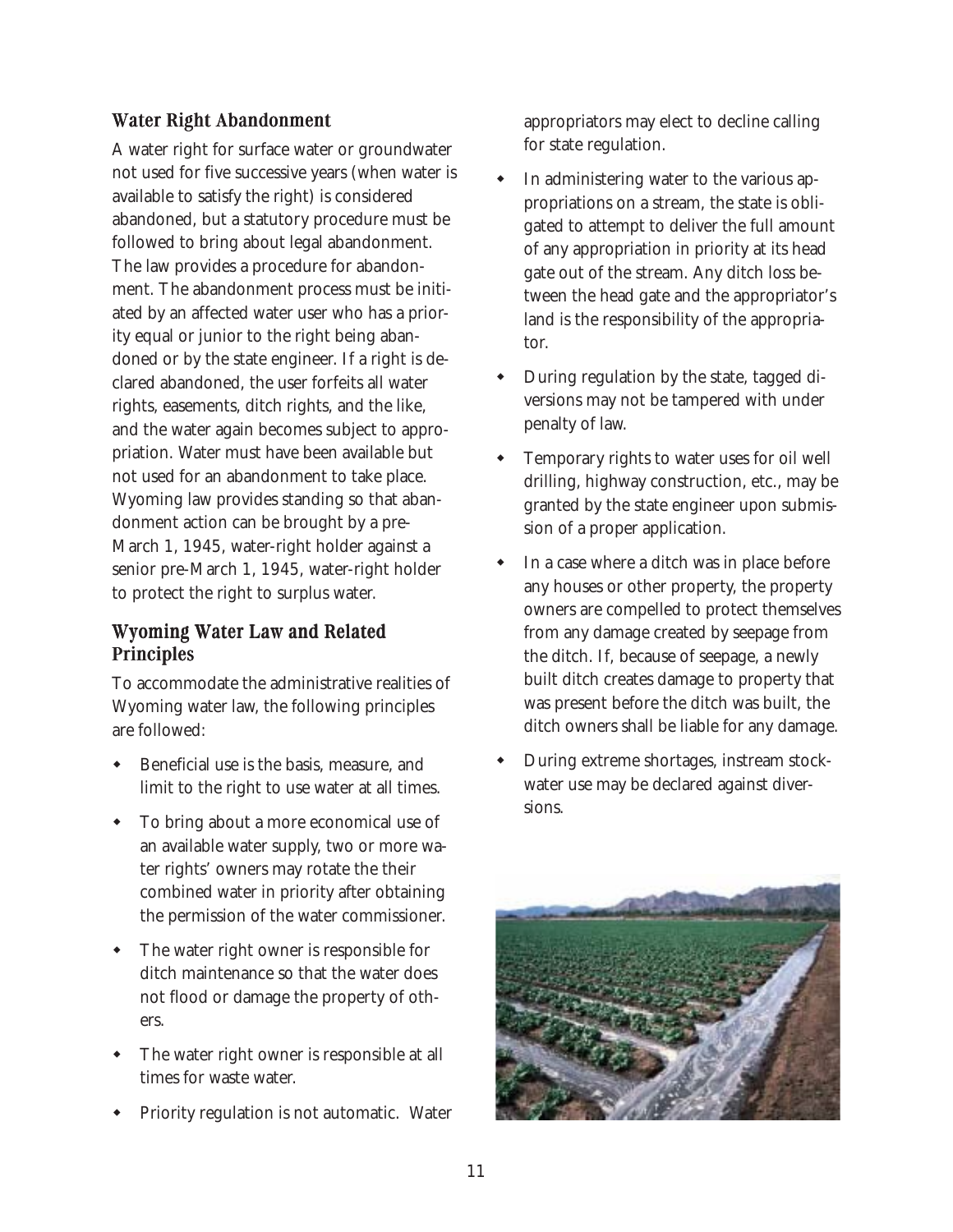

#### Interstate Compacts and Court Decrees

As a headwaters' state, Wyoming is party to seven interstate compacts, two U.S. Supreme Court decrees, and one U. S. District Court decree. Many of the river basins have established interstate commissions to ensure compliance with the allocations made under these compacts and decrees.

#### Summary

In Wyoming, a valid right to the use of water may be acquired only by following the procedures established by state law for both surface water and groundwater.

Water users should be sure of the status of their water rights. A way to accomplish this is to check the records in a county clerk's office or at the state engineer's office. The records indicate an appropriation amount, the priority of the right, and how and where the water is to be used. If there are any questions, check with the state engineer's office and request complete information on the status of the water right in question.